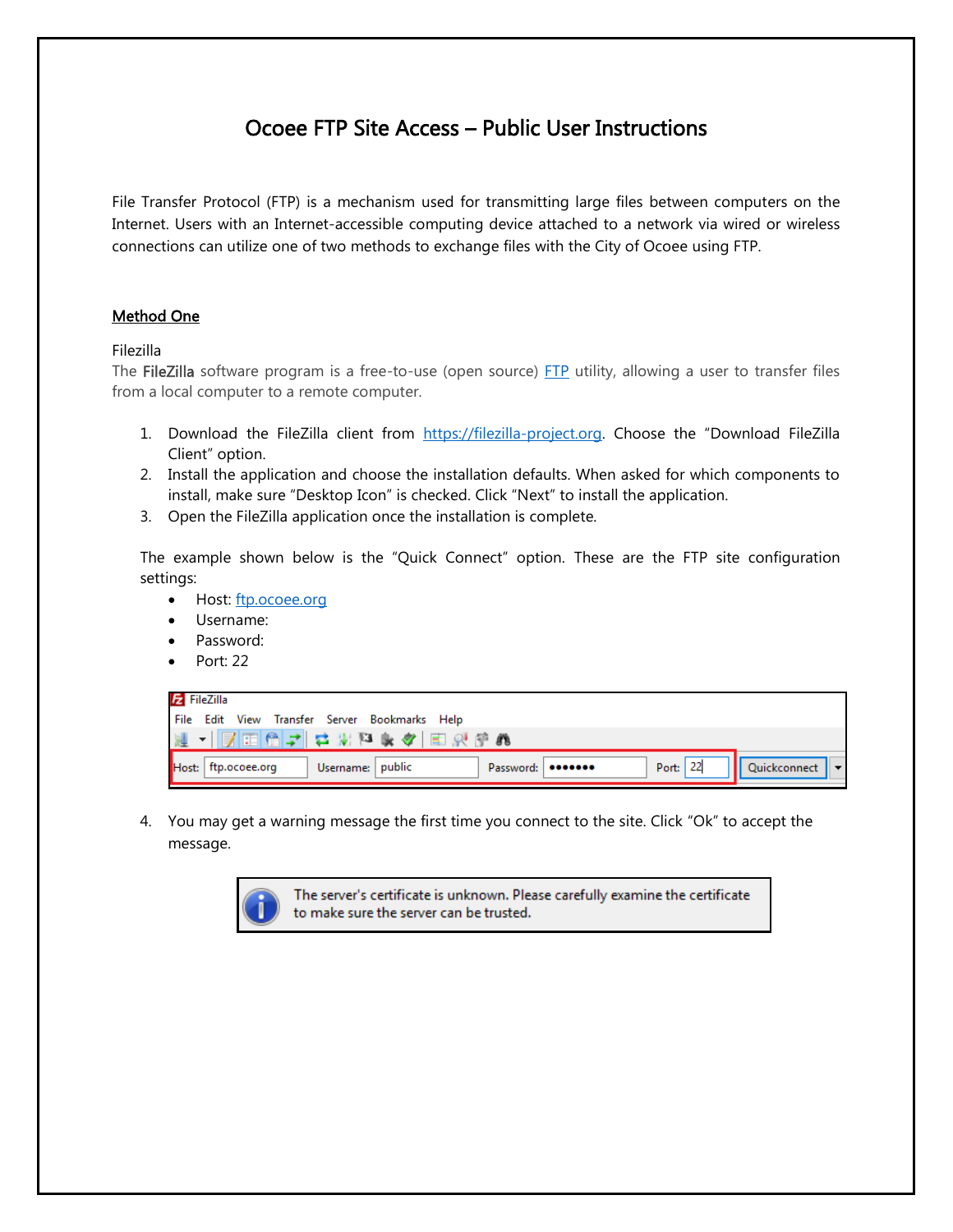5. Once logged into the Ocoee FTP site, you will see a "Local site" and a "Remote site". Local site is your computing device. Remote site is the Ocoee FTP server.

| sftp://ftp.ocoee.org<br>Host:<br>Username:                                                                                                                                                                     | public                         | Password: |  |               | Port     |  |  |  |
|----------------------------------------------------------------------------------------------------------------------------------------------------------------------------------------------------------------|--------------------------------|-----------|--|---------------|----------|--|--|--|
| Status:<br>Connecting to ftp.ocoee.org<br>Connected to ftp.ocoee.org<br>Status:<br>Retrieving directory listing<br>Status:<br>Listing directory /<br>Status:<br>Directory listing of "/" successful<br>Status: |                                |           |  |               |          |  |  |  |
| Local site:<br>C <sub>i</sub>                                                                                                                                                                                  | Remote site:                   |           |  |               |          |  |  |  |
| 温 C:<br>į<br>\$Recycle.Bin<br><b>AMD</b><br>Ė⊢<br>Config.Msi<br><u>:</u><br><b>Desktop Authority</b><br>∢<br>≯                                                                                                 |                                |           |  |               |          |  |  |  |
| Filesize   ^<br>Filename                                                                                                                                                                                       | Filename                       |           |  |               | Filesize |  |  |  |
| <b>SRecycle.Bin</b><br><b>AMD</b><br>Config.Msi<br><b>Desktop Authority</b>                                                                                                                                    | CDL Bus Pretrip Inspection.mp4 |           |  | 105, 187, 712 |          |  |  |  |
| Documents and<br>Downloads<br>inetpub<br>MACOC-LL-                                                                                                                                                             |                                |           |  |               |          |  |  |  |

- 6. Locate the file you wish to upload or download.
- 7. With your mouse, drag and drop the file on the remote (Ocoee) site to a folder on your local site to download a document from Ocoee to your computer
- 8. To upload a file from your computer (Local Site) to the Ocoee FTP server, navigate to the correct location on your computer and drag the file to a folder or blank space on the Remote Site.

Example: If you need to download a file from the Ocoee FTP site, drag and drop the file to the C:\ drive or desktop of your computing device on the local site. If you want to upload a file to the Ocoee FTP site, drag and drop the file from your computing device to a directory or blank space on the remote site.

9. When completed, you will see the file you uploaded or downloaded displayed at the destination location. You do not need to use FileZilla to move the file around once it's been downloaded to your computing device. You may access it as you would any other file. Click File, and Exit to close FileZilla.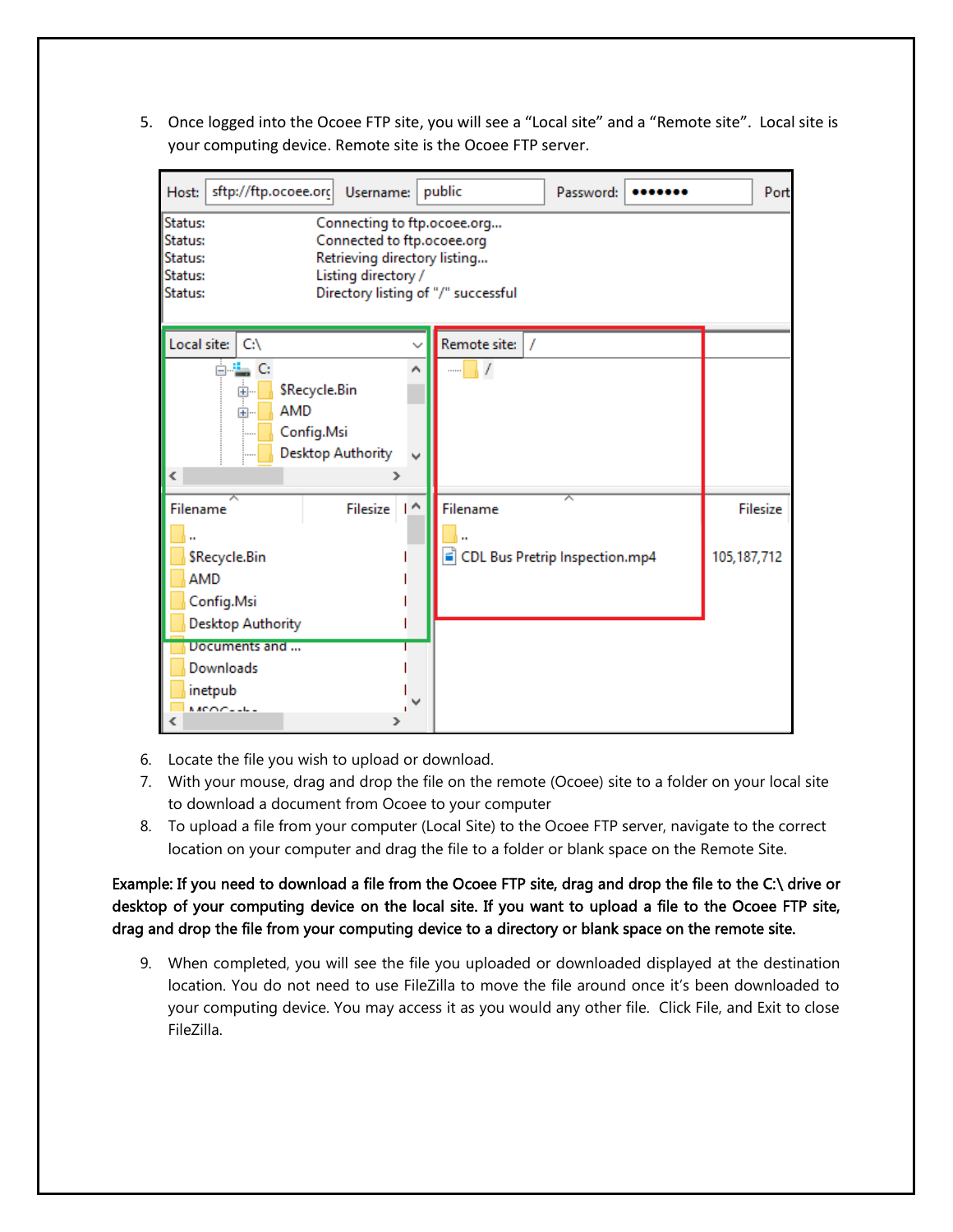## Method Two

- 1. Open Windows Explorer on your computer, not to be confused with Internet Explorer. Windows Explorer can be accessed by double clicking "My Computer" or "This PC" on your desktop or in your start bar.
- 2. You will see the name of your computer listed in the space where you will need to type [ftp.ocoee.org.](ftp://ftp.ocoee.org/)



3. Place your mouse cursor on the computer name shown in Windows Explorer. Your PC name will disappear and you will be able to type: [ftp.ocoee.org](ftp://ftp.ocoee.org/) in the space. Your computer will search the Internet to find the Ocoee FTP server.

|                                                                                      | $\overline{\bullet}$   ftp.ocoee.org                                                                                                                        |   |  |
|--------------------------------------------------------------------------------------|-------------------------------------------------------------------------------------------------------------------------------------------------------------|---|--|
| File                                                                                 | Home<br>Share<br>View                                                                                                                                       |   |  |
|                                                                                      | > The Internet > ftp.ocoee.org<br>$\rightarrow$ $\sim$ $\uparrow$                                                                                           |   |  |
| Log On As                                                                            |                                                                                                                                                             | × |  |
|                                                                                      | Either the server does not allow anonymous logins or the e-mail address was not<br>accepted.                                                                |   |  |
|                                                                                      | FTP server:<br>ftp.ocoee.org                                                                                                                                |   |  |
|                                                                                      | Public<br>User name:                                                                                                                                        |   |  |
|                                                                                      | Password:                                                                                                                                                   |   |  |
| After you log on, you can add this server to your Favorites and return to it easily. |                                                                                                                                                             |   |  |
|                                                                                      | FTP does not encrypt or encode passwords or data before sending them to the server. To protect the security of your passwords and data, use WebDAV instead. |   |  |